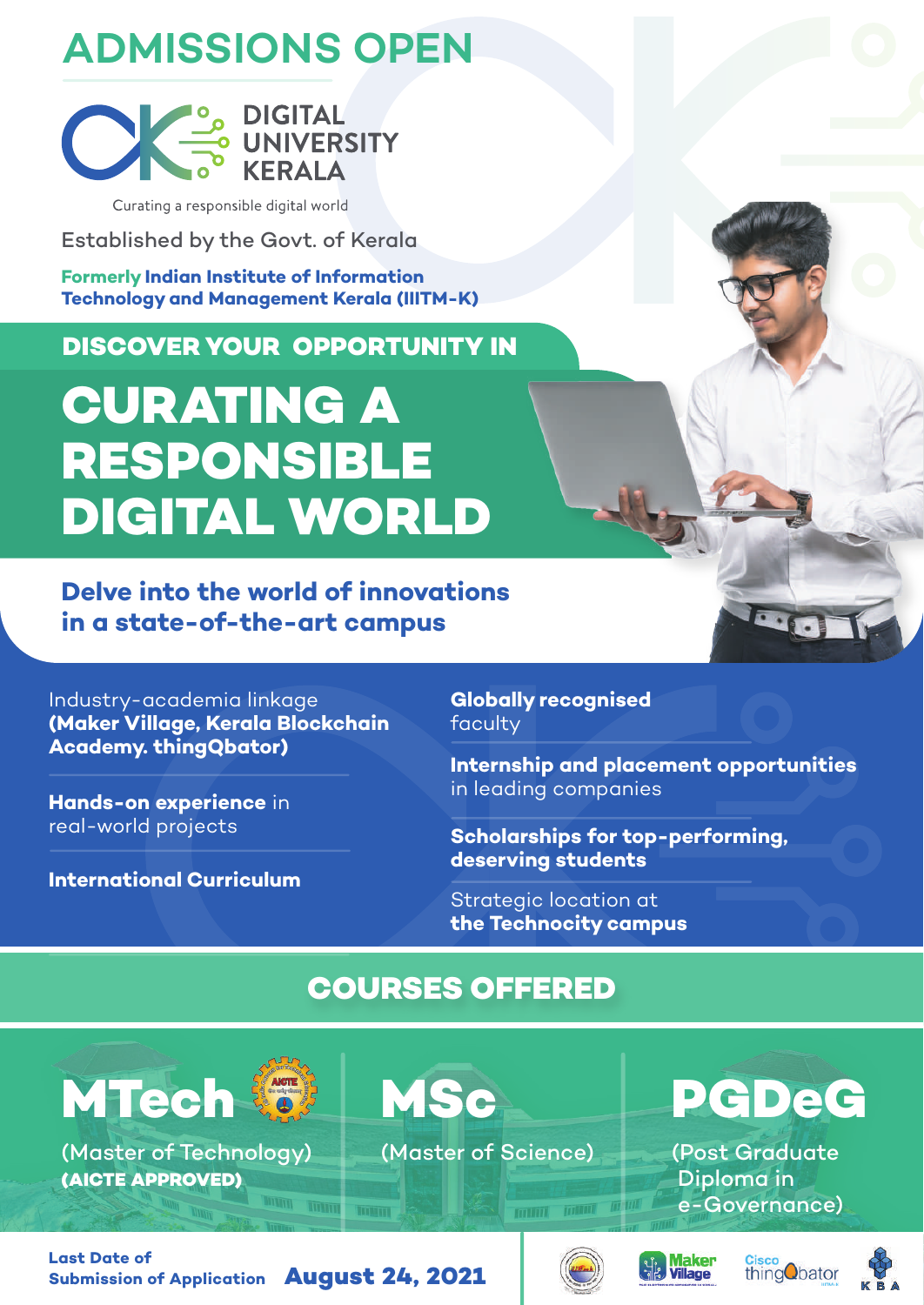The DUK was established by the Government of Kerala by upgrading

**Indian Institute of Information Technology & Management-Kerala**, which was set up in the year 2000. The DUK has commenced the application process for **MSc, MTech and PG Diploma** programs for the academic year 2021-2022. As a student on the programme, you will form a part of an exciting learning environment in a verdant campus in Technocity, Thiruvananthapuram

**MUIT** 

### partiet format manuf **POST GRADUATE PROGRAMMES**

### **MTech Electronics Engineering**

- AI Hardware
- Signal Processing and Automation

## **MTech Computer Science & Engineering**

- Connected Systems and Intelligence
- Artificial Intelligence
- Cyber Security Engineering

### **MSc in Computer Science**

- Machine Intelligence
- Cyber Security
- Data Analytics Regular and Flexible mode for (working professionals)
- Geospatial Analytics

### **MSc in Ecology**

Ecological Informatics

## **Post Graduate Diploma**

e-Governance

## **AICTE APPROVED**

#### Eligibility:

**BTech/BE /MCA /MSc in relevant subjects with 60% marks in graduation.**

#### Eligibility:

**BTech/BE /BCA /BSc in relevant subjects with 60% marks in graduation.**

#### Eligibility:

**BTech/BE /BCA /BSc in relevant subjects with 60% marks in graduation.**

#### Eligibility:

**Bachelor's degree in any discipline with working knowledge of computer systems**

**For further details on eligibility criteria, visit www.duk.ac.in/admission2021**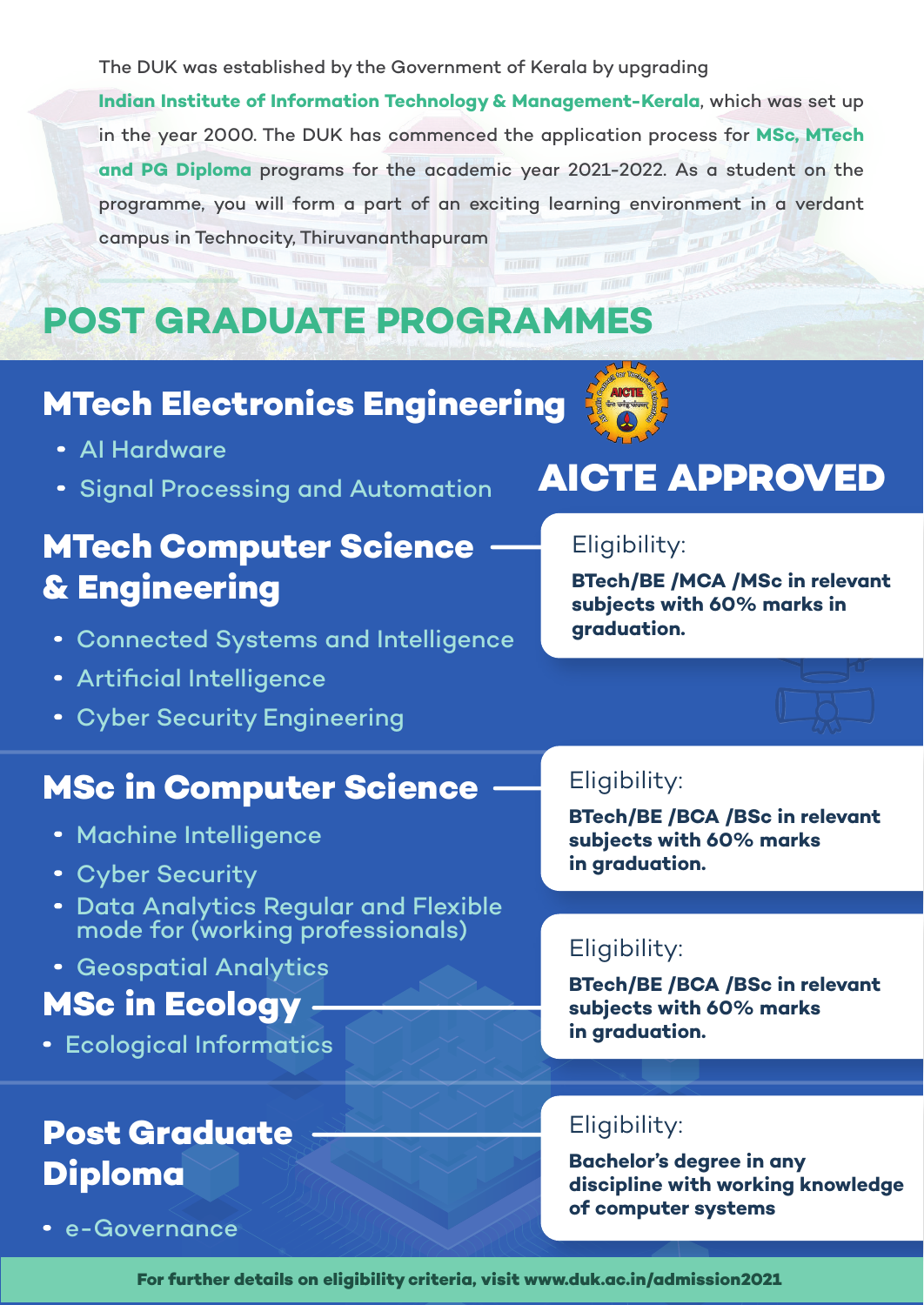## EARN WHILE YOU LEARN

#### **FOR ALL COURSES**

Opportunities for paid internships in real-life projects undertaken by the University will be available to a few top performing students from the 3rd semester onwards.

## MERIT-CUM-MEANS **SCHOLARSHIPS**

#### **FOR MSc COURSES**

A few merit-cum-means scholarships of the University will be available to deserving students of all MSc programs who do not have any other scholarships or financial assistances.

## INDUSTRY ACADEMIC LINKAGE

#### **FOR ALL COURSES**

Opportunities to collaborate with Maker Village, Kerala Blockchain Academy, thingQbator.

### AICTE GATE PG **Scholarships FOR MTech**

# IMPORTANT DATES

Online application will be open on: 25<sup>th</sup> July 2021 Deadline for submission of applications: **August 24, 2021** Date of DUAT examination: **September 05, 2021 (Sunday)** Announcement of DUAT results: **September 09, 2021** Dates of admission interview: **September 13-18, 2021** Announcement of admission results: **September 21, 2021** Commencement of classes: **October 6, 2021**